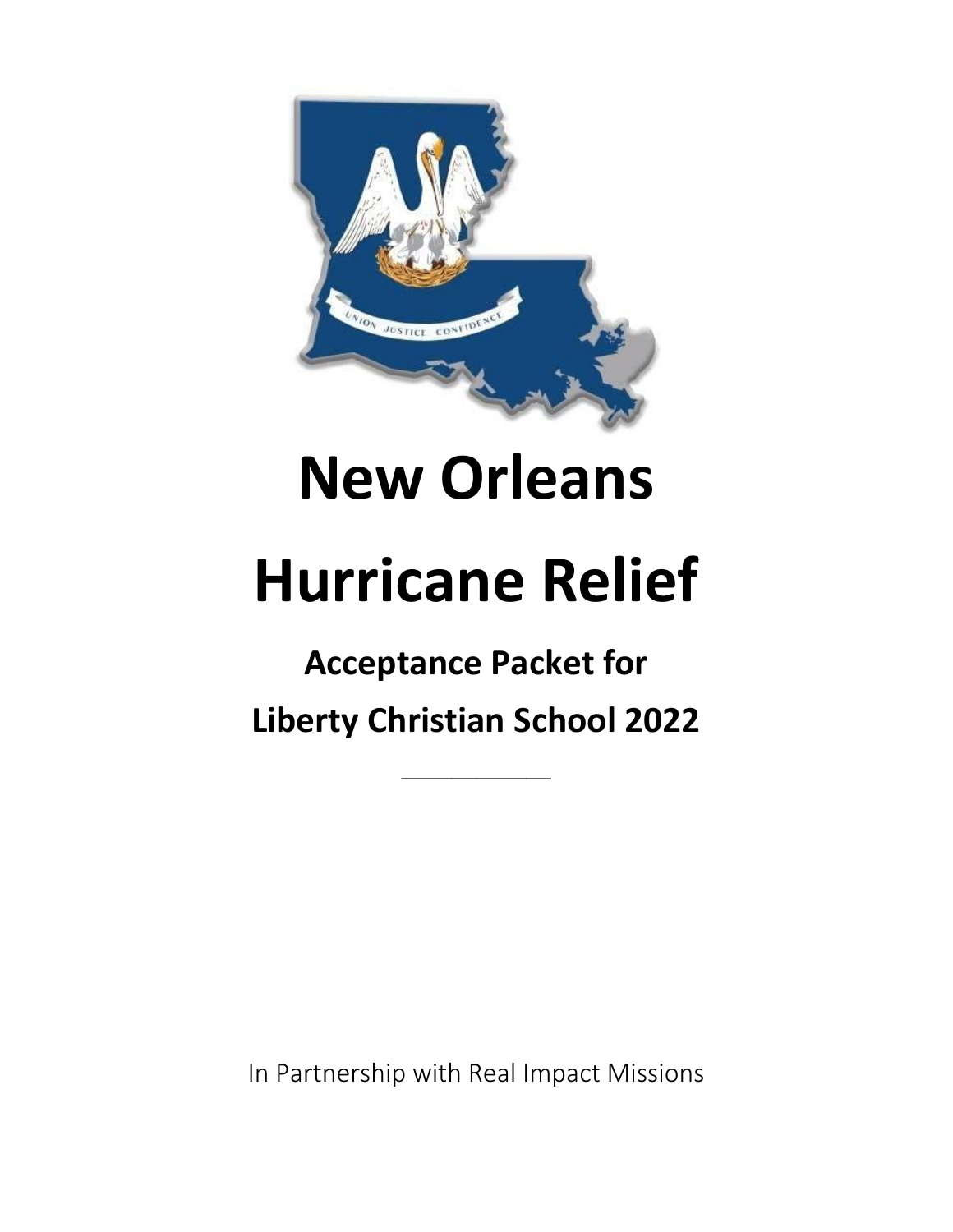Mission Trip Acceptance Packet Copyright © 2021 by Real Impact Missions

All rights reserved. No part of this packet may be reproduced or transmitted in any form or by any means without written permission from the author.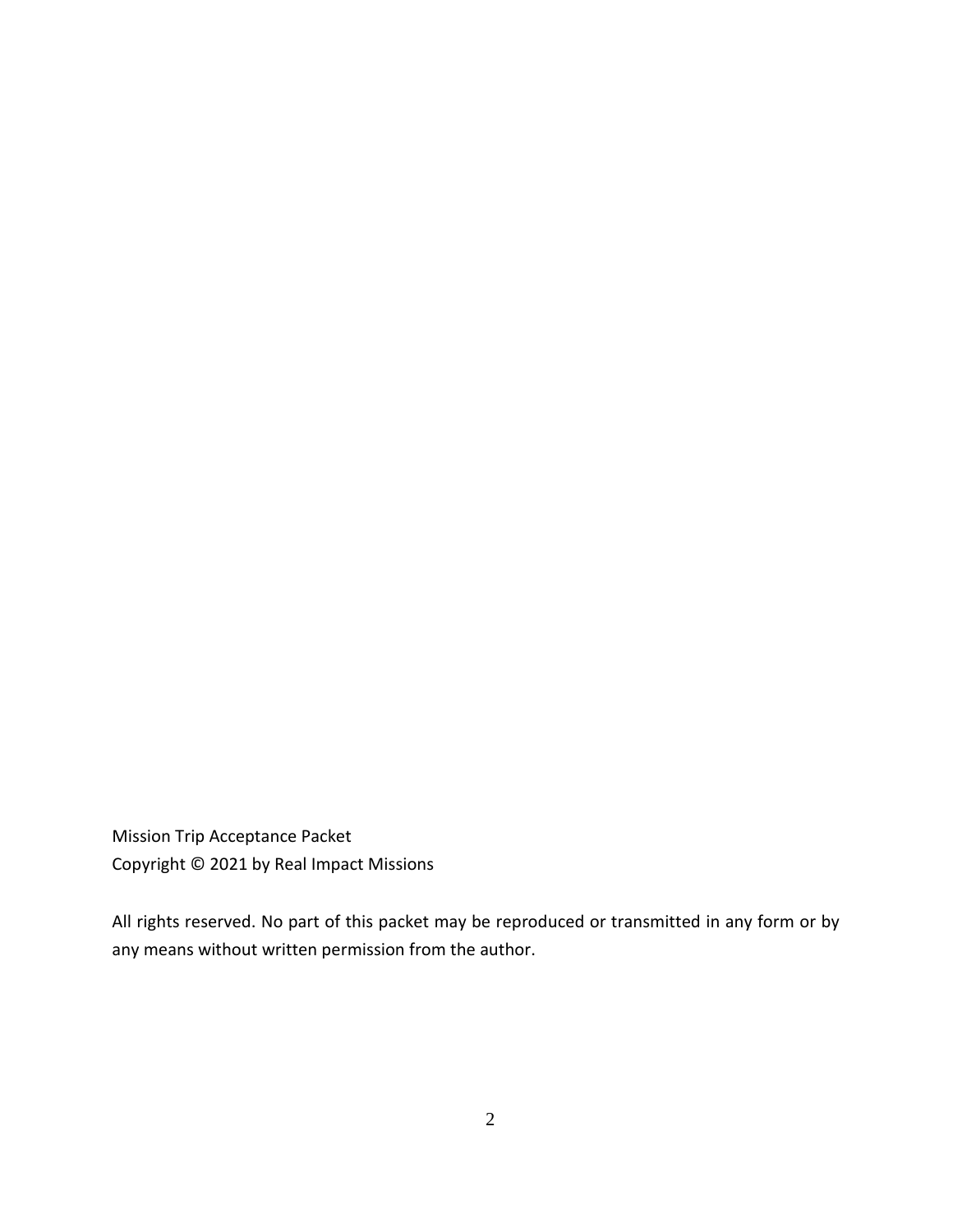#### You Made The Team

**Congratulations!!** Real Impact Missions and Liberty Christian School have accepted your application to serve as a missionary to New Orleans, Louisiana. We're looking forward to aiding in hurricane relief and showing the love of God to the local community.

We are thrilled that God has called you to GO! On every RIM trip, we help you explore God's heart for the world through **strategic partnerships** with local contacts, **intentional evangelism** that helps build up existing churches, and **experienced leadership** who pour into your life.

We also provide training and coaching to ensure that YOU, as an individual missionary, have daily opportunities to do **ministry that matters**. You won't just watch other people on your team share the Gospel, build relationships, pray for healing, or finish community development projects. YOU yourself will be intimately involved in every part of the process, and our leaders will challenge you to get out of your comfort zone and walk in all that God has for you. By the time you return home, you will have personal stories to tell about how God worked through you to build His Kingdom around the world.

**What you need to do next…** Read through the entire **Acceptance Packet**, and then post a copy of the **Trip Checklist – Cheat Sheet** (page 6) on your refrigerator. This will help you stay on track with your forms and fundraising deadlines. Remember, you can access all of the important info, links, forms and fundraising resources for your trip a[t www.realimpact.com/l](http://www.realimpact.com/)iberty. You can also reach RIM Monday to Thursday, 9-5 EST at 1.800.774.6746.

**IT'S GONNA BE AWESOME!!**

**Scott & Cara Boss**

Founders of Real Impact Missions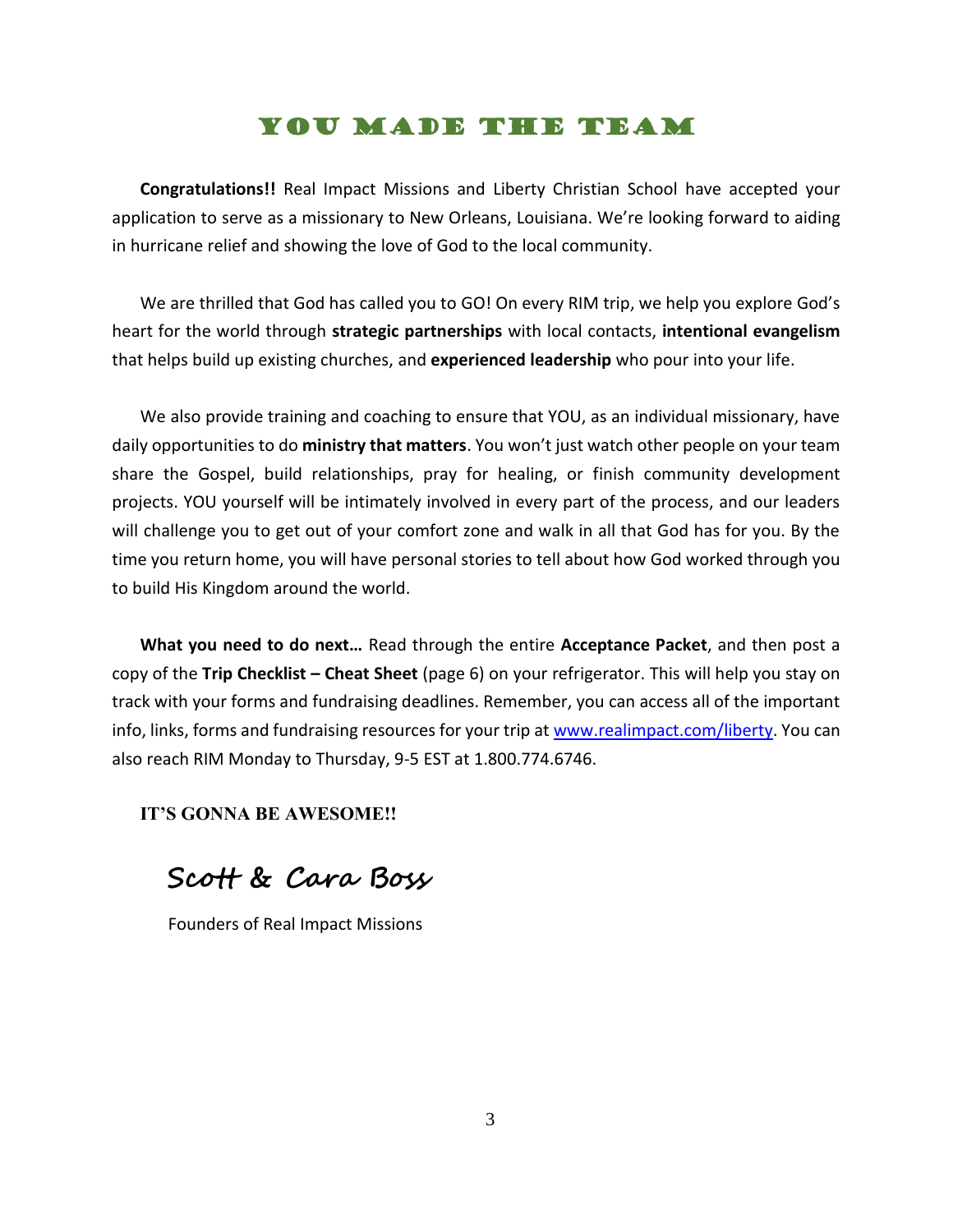# Table of Contents

| MUST READ THIS: Parent Cheat Sheet (DON'T SKIP!!)  6                       |  |
|----------------------------------------------------------------------------|--|
| About RIM (Statement of Faith, Team Structure, Safety, Note to Parents)  7 |  |
|                                                                            |  |
| Financial Info (Deadlines, Refunds, Receipts, How to Add Funds)  10        |  |
|                                                                            |  |
|                                                                            |  |
| How to Create your RIM Funding Page - Public Profile  15                   |  |
|                                                                            |  |
|                                                                            |  |
|                                                                            |  |

# **\*\*\*ATTENTION PARTICIPANTS & PARENTS\*\*\***

If you don't do anything else with this packet…

# **READ THE TRIP CHECKLIST**

# Bookmark www.realimpact.com/liberty

# Everything is there, all you need on one page, check it out!!

If you have any questions, RIM is available by phone 9am-5pm EST, Monday through Thursday at 1.800.774.6746 or by email anytime at GoInfo@realimpact.com.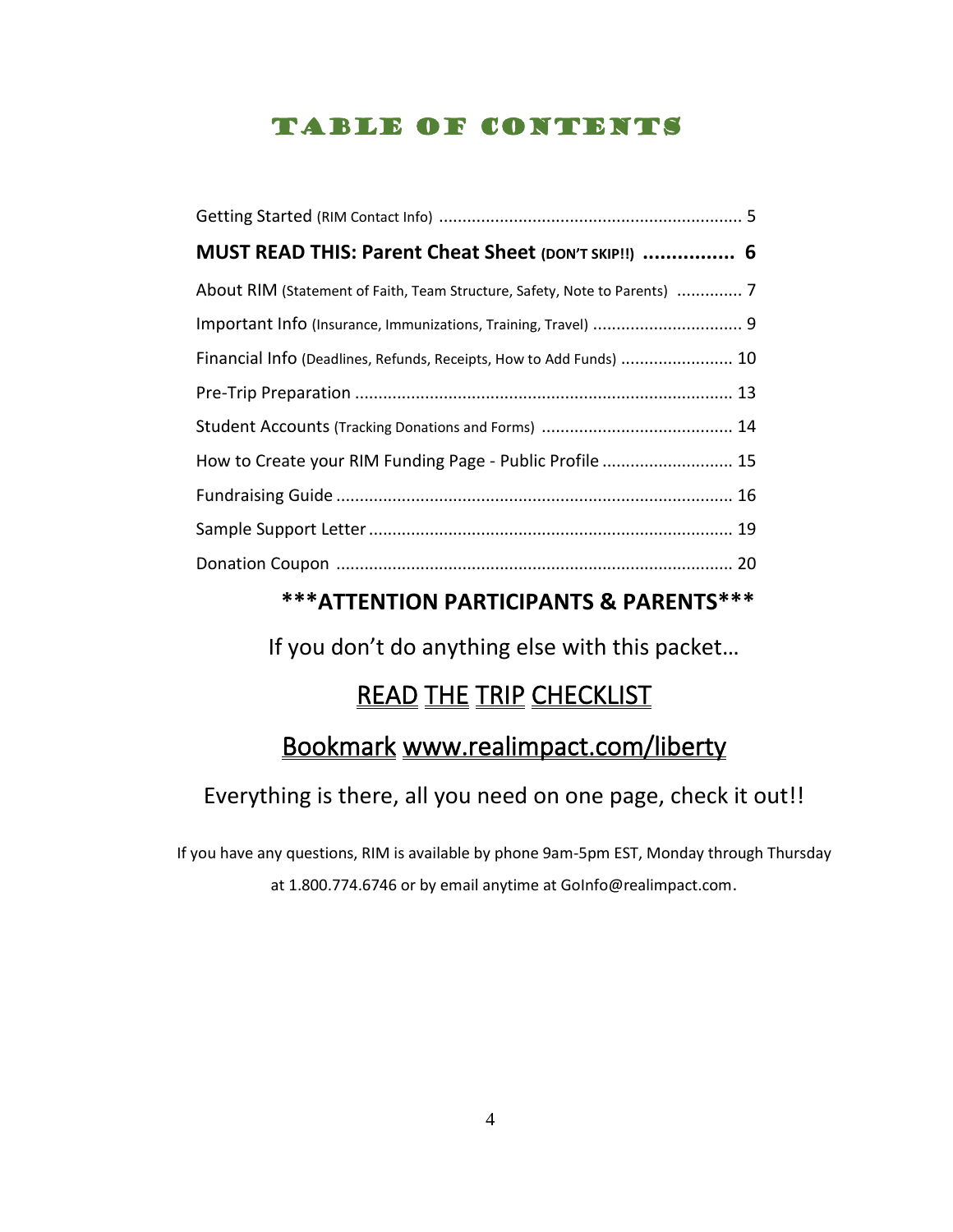# Getting Started



Throughout the next few months, we hope that you will contact RIM if you have any questions or need help with something. We're here for you and want to do anything we can to help you go to the mission field. If you have any questions, please don't hesitate to contact us!

#### **RIM Contact Info:**

- **1-800-77-GO-RIM**
- **1-800-774-6746**
- **GoInfo@realimpact.com**
- **PO Box 1532, Gainesville, GA 30503**

# **On the next page is a 1-page, checklist for everything to do…** YOU MUST READ THE NEXT PAGE

#### **And visit realimpact.com/liberty to add funds and submit paperwork!!**

#### **Near to your trip start, you will also receive:**

- $\Box$  LODGING INFO So your family members will know exactly where you are
- $\Box$  EMERGENCY CONTACT INFO So your family can reach RIM and be put in touch with you in the event of an emergency that occurs at home while you are gone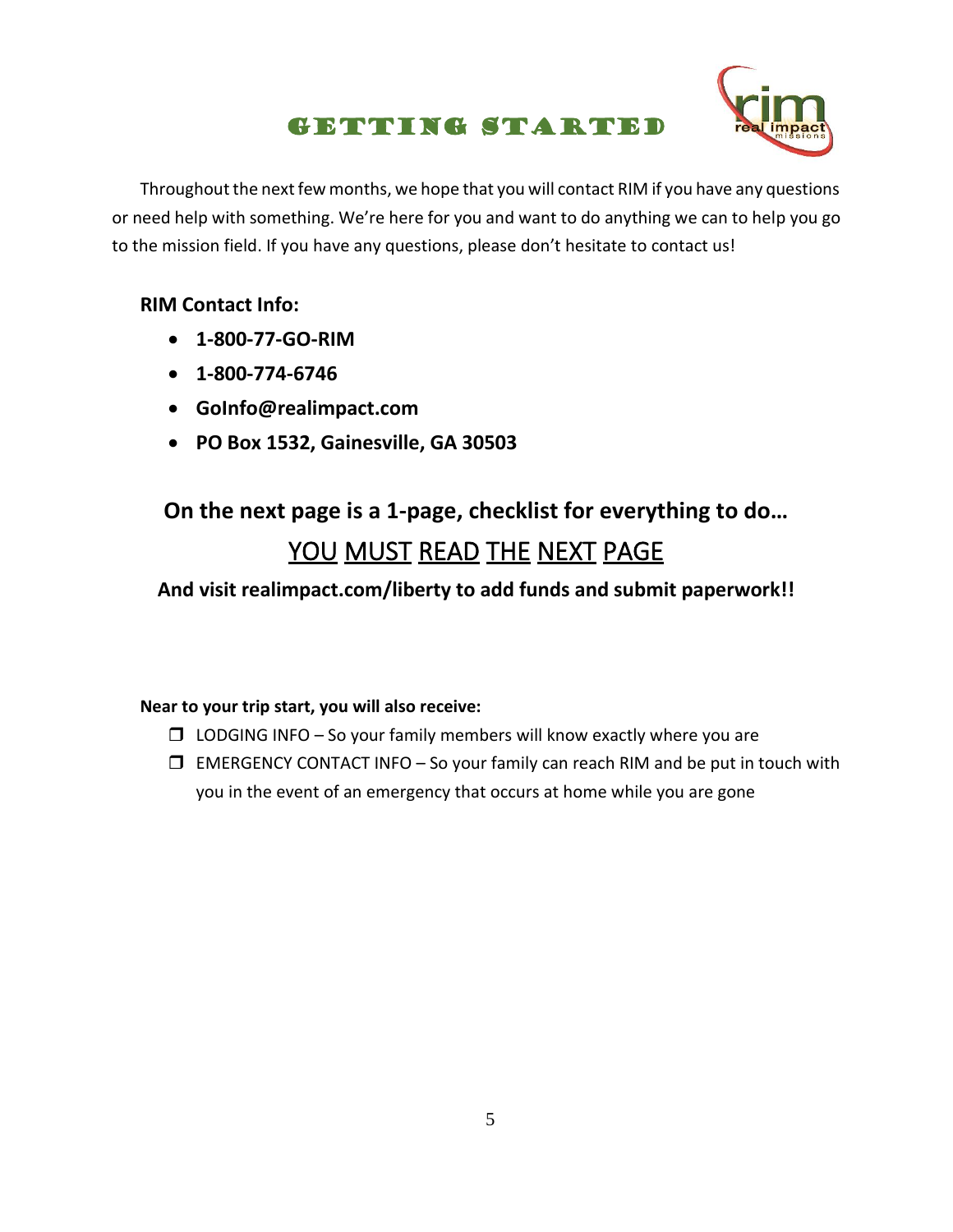# PARENT CHEAT SHEET

# REALIMPACT.COM/Liberty

#### March 11-18, 2022 - \$1395

#### *Application Process*

- **Apply Online** at 9:00pm on November 1<sup>st</sup>
- **I** Check the GO LIST and WAIT LIST on November 2<sup>nd</sup>
- **Accept Your Spot –** once your name appears on the GO LIST, start the registration process **\***the link will appear online

#### *Registration Process – DUE November 4th at 4:00pm*

- **STEP 1: Register Online** Accurate information is important **\$95 non-refundable deposit** required in order to submit
- **STEP 2:** Turn in the **Liberty Notarized Waiver Form** and **RIM Notarized Consent Form** to the Spiritual Life Office at Liberty by November 12th

**VERY IMPORTANT: If you submit the registration and deposit but do NOT submit the notarized forms by Nov 12 at 4:00pm, you will lose your spot on the GO LIST and your \$95 deposit!** \*WAIT LIST students do not register until a spot opens. RIM will offer it to you, and you have 3 days to accept.

#### *Immediately*

- **Verify Immunizations –** Up-to-date Tetanus vaccination required
- **Create your RIM Funding Page** (see p. 15) & plan several dates for fundraising on social media
- $\Box$  Send Support Letters, plan fundraisers, etc.

#### *By December 16th*

**First Fundraising Deadline** – Add **\$650** to your account (so total raised is \$745)

#### *By February 16 th*

**Final Fundraising Deadline** – Add **\$650** to your account (so total raised is \$1,395 / 100%)

#### *March 2022 –* Have family **LIKE** our social media pages to see updates:

**facebook.com/realimpactmissions and Instagram: @realimpactmissions**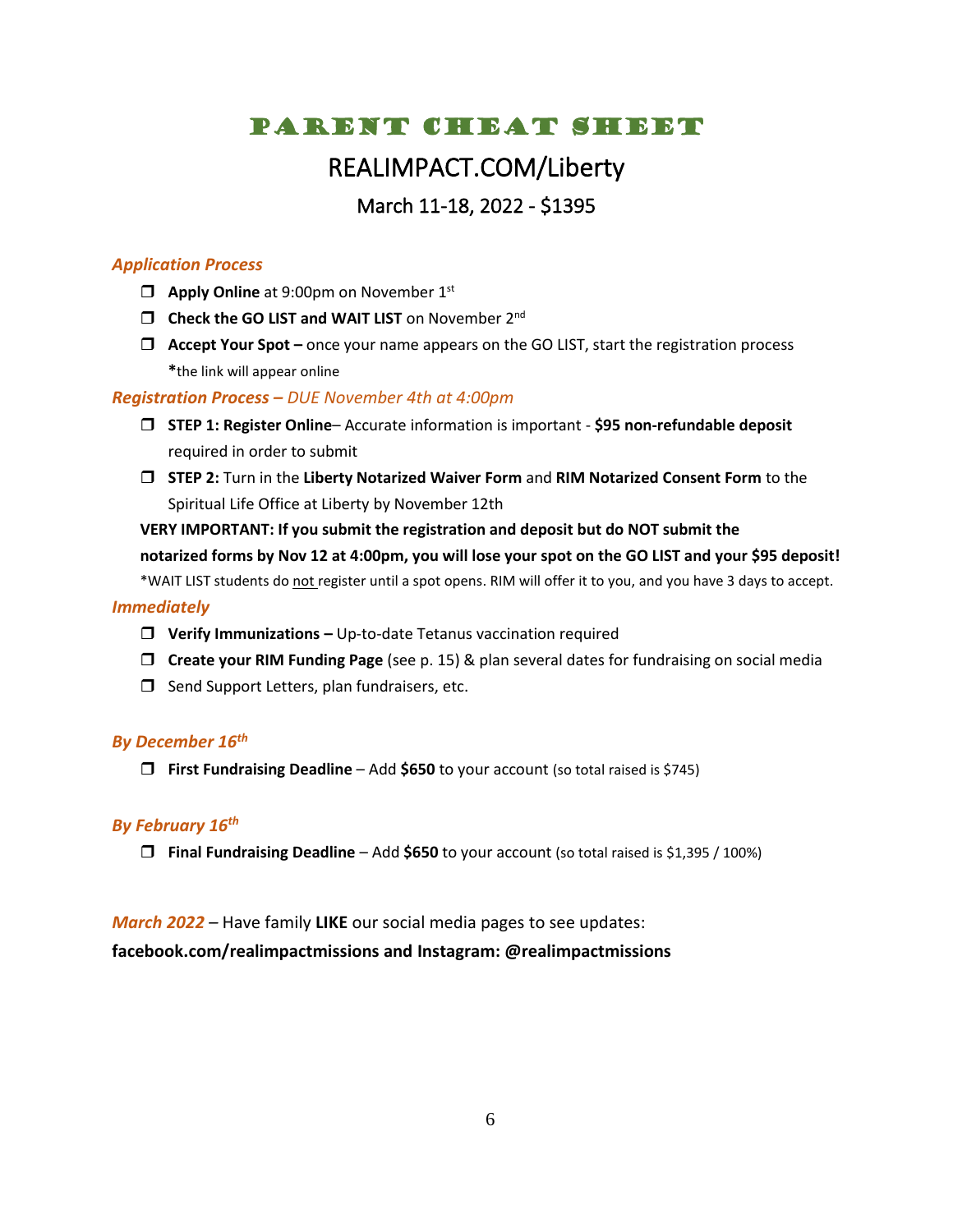# **Real Impact Missions**

#### **About Us**

Real Impact Missions is a multi-denominational Christian organization that mobilizes individuals and groups for short-term missions. We value strategic partnerships, intentional evangelism, exemplary leadership, and ministry that matters. Our heart and passion is to bring the lifesaving Gospel of Jesus Christ to the hurting and broken around the world!

# Read more at www.realimpact.com!

On the trip application, participants signed to verify they read and understood RIM's policies and values. You can find our Statement of Faith, values, leadership structure, safety measures, and FAQs at: **Realimpact.com/about-us**.

#### **Team Structure**

Teams consist of 20-30 students who minister together throughout the trip. Each team has male and female Team Leaders (TLs) as well as several Mission Advisors (MAs) who remain with them during the entire ministry schedule. Multiple teams may be deployed to each country. In addition, RIM Project Directors (PDs) provide spiritual and logistical oversight for the entire trip and rotate between the teams during outreach.

#### **Discipline**

Be advised that RIM and your group leaders have partnered to establish behavioral guidelines for the trip. These rules ensure the safety and well-being of each team member and help teams to maintain the highest degree of Christian integrity so that they can minister effectively in a crosscultural setting. RIM and your group leaders may send any team member home that shows disregard for rules and regulations. *THE TEAM MEMBER'S FAMILY IS RESPONSIBLE FOR ANY COSTS INVOLVED IN SENDING THE TEAM MEMBER HOME.* This may include, but is not limited to, international airfare, hotel room and meals.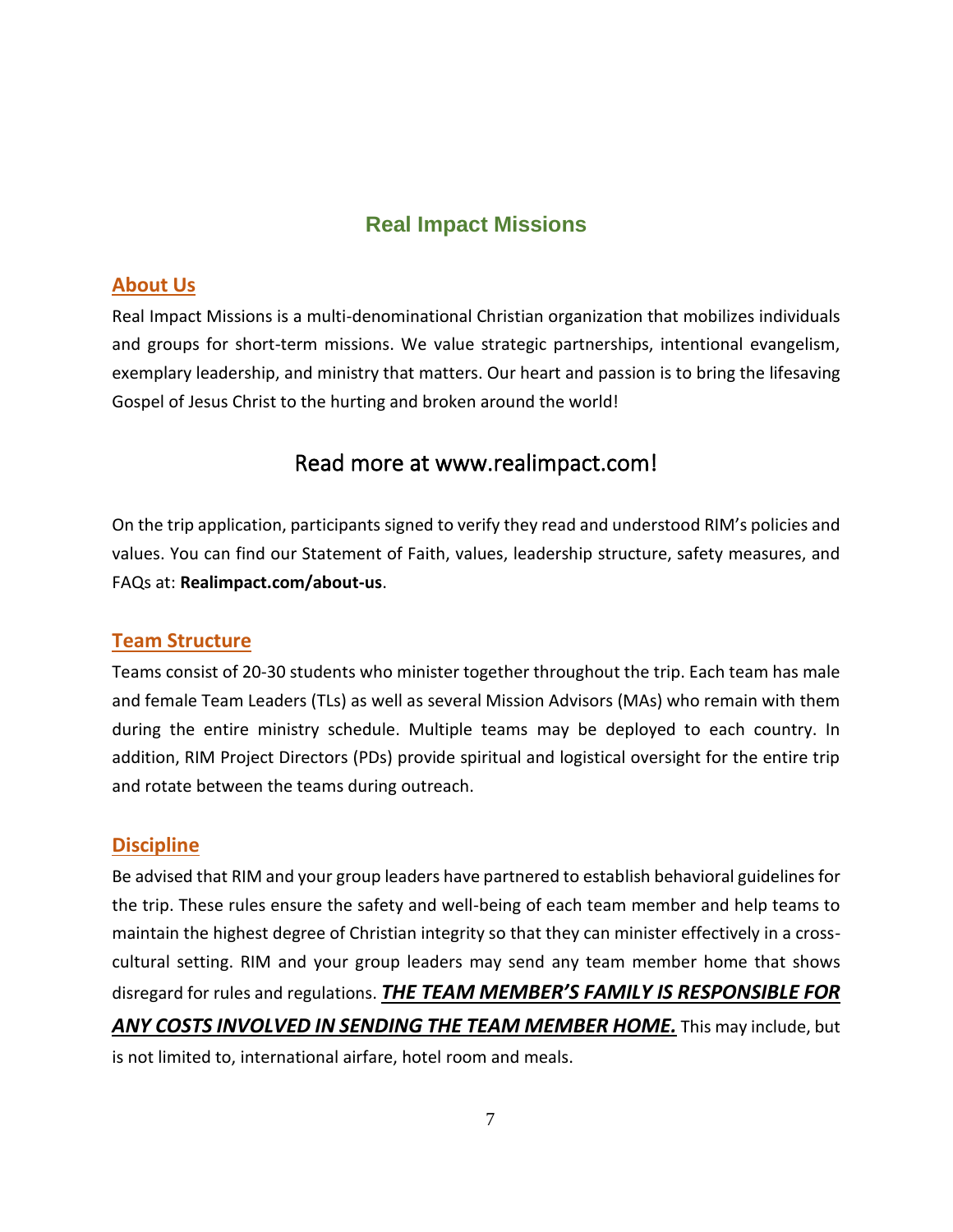#### **Rules**

Breaking the following rules while on a RIM trip will result in a "Bon Voyage" or "BV" – Students who break these may or may not receive a warning, and then **they will be sent home:**

- No possession or use of illegal drugs, alcohol or tobacco products
- No smoking, including e-cigarettes or vape
- No use of someone else's prescription drugs
- No fireworks, firearms or other weapons
- Never be outside of the lodging complex alone or without a leader in your group
- No romantic involvement of any kind during training or on the mission field (No new relationships with teammates, translators or people you meet in country, and any pre-existing relationships on the team must be placed on hold with no alone time or PDA.)
- No entrance into opposite gender living quarters
- No stealing
- No pornography

If a student breaks any other church/school rules or trip rules while on the mission, he or she may be subject to disciplinary action by RIM staff and/or the group leadership. Students must not be involved in any kind of behavior that jeopardizes the mission or is a negative witness for the team or their own personal relationship with God. They must participate and actively engage with others during both ministry and team times.

#### **Dress Code**

All church/school rules regarding dress apply during the trip. In addition:

- Shorts and tank tops may not be worn during ministry (for all participants)
- Close-toed shoes (and sometimes pants) are required for work projects
- **SWIMWEAR:** Girls must wear one-piece suits or have a dark-colored t-shirt over a twopiece. Guys must wear t-shirts to/from the pool/beach.
- **CHURCH CLOTHES:** Girls must have a knee length skirt with a nice blouse or a long dress that is not sleeveless. Guys must have khaki or dress pants and a button down, collared shirt.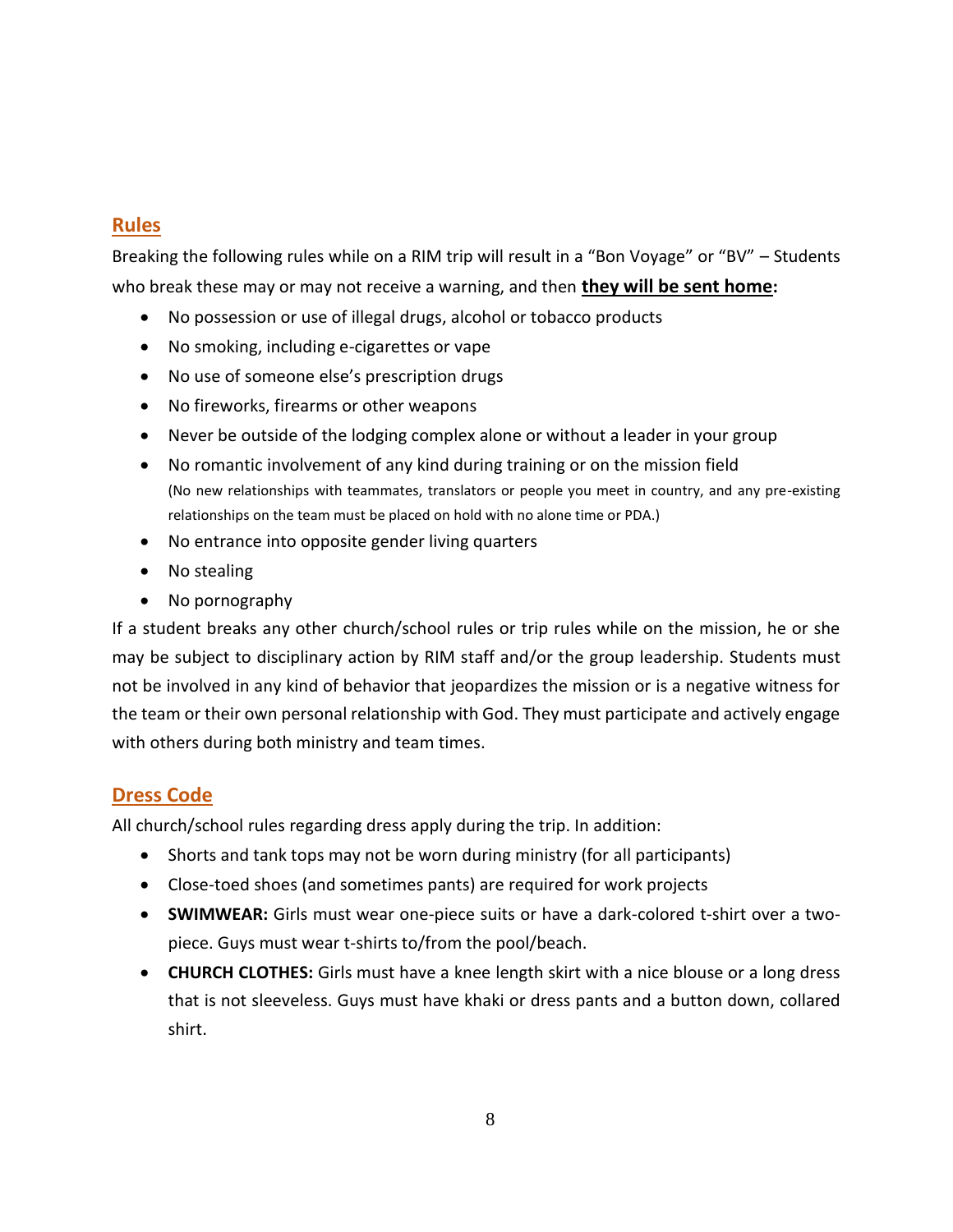

# Important Info

#### **Immunizations**

RIM places a high value on keeping participants safe and healthy! For this reason, we require the vaccinations listed below. Our requirements are based on August 2021 Center for Disease Control (CDC) recommendations as well as information from our partners who live in each location. All information is subject to change, so we do recommend that you contact the CDC, your local health department or your physician closer to the trip.

#### **All trips require:** <sup>1</sup>

- **Up-to-date childhood immunizations** (required)
- **Up-to-date Tetanus** (required)

#### **Health Insurance**

RIM requires all travelers to have adequate health insurance coverage for medical expenses, including out of network coverage. Any medical expenses incurred during the trip will be the sole responsibility of students and their parents. Students and parents are also required to promptly reimburse Real Impact Missions or Liberty for any amounts that are required to expend on the student's behalf for any medical care, transportation, additional costs, damages, or loss incurred while participating in the trip.

#### **Travel Days**

Detailed instructions for Travel Days will be provided prior to departure date.

#### **COVID-19 Information**

For all Up-to-Date information regarding COVID-19 and how it may affect your outreach, you can look at **https://www.realimpact.com/covid.** Please note, information and protocols are subject to change.

<sup>&</sup>lt;sup>1</sup> Questions about required immunizations? Please call RIM at 1-800-774-6746.

No waivers for Tetanus are available for trips that include a service project or construction element.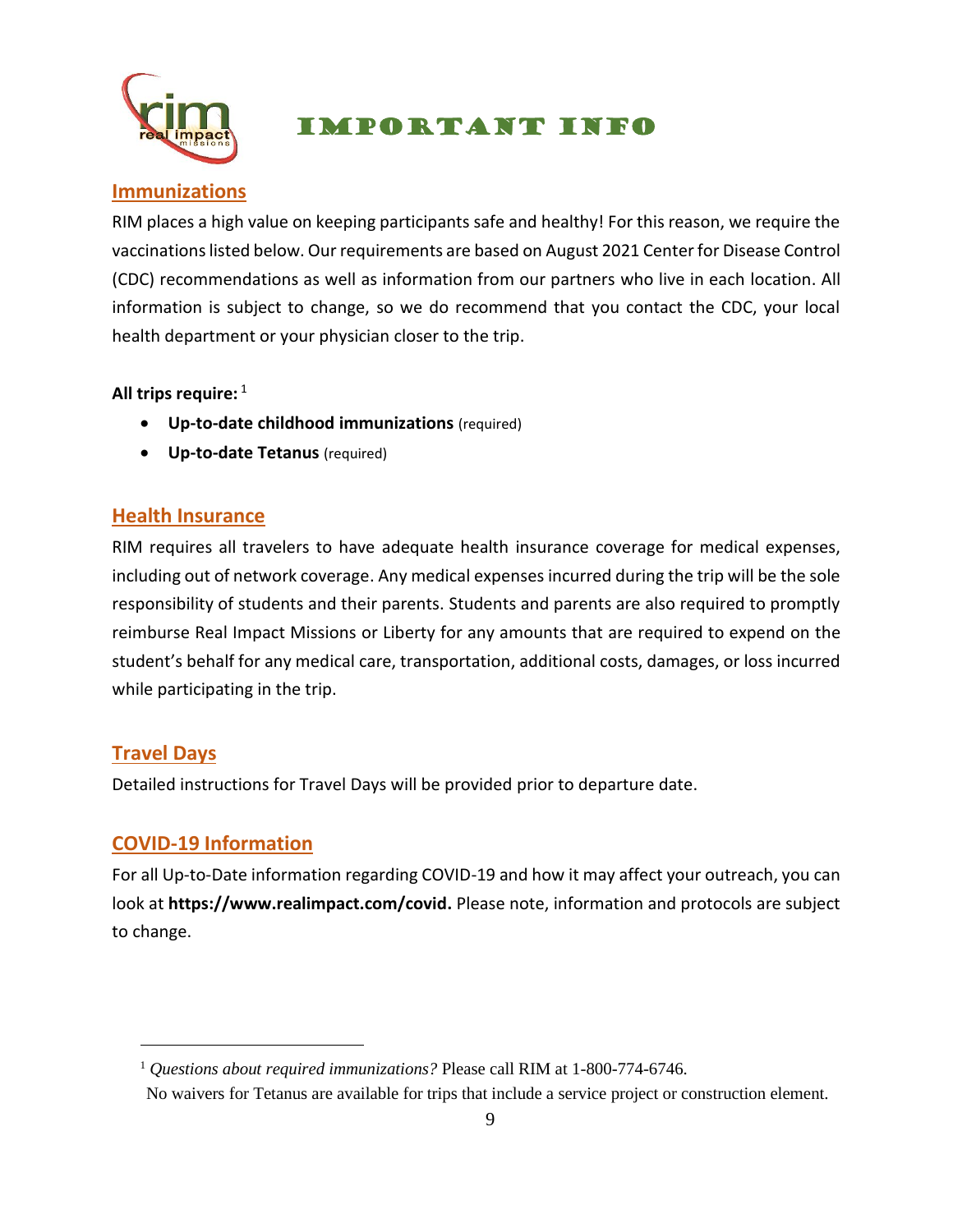# **Financial Information**

#### The cost of the **March 11-18, 2022** Liberty mission trip is **\$1,395.**

#### **Fundraising Deadlines**

*Funds can be added online at realimpact.com/liberty:*

- \$95 non-refundable deposit due with registration
- $\bullet$  \$650 more due December 16<sup>th</sup> / Total balance of \$745 required
- $\bullet$  \$650 more due February 16<sup>th</sup> / Total balance of \$1,395 required (100%)

Students are encouraged to fundraise as much as possible and to begin the process early. If a fundraising deadline arrives and a student's account is short, they will be required to make up the difference by adding personal funds. If the same student later raises excess funds, no refunds are available per IRS regulations.

#### *For WAIT LIST students (if applicable):*

- The above payment deadlines apply to you as well
	- o You have 3 DAYS to catch up on deadlines that have already passed
	- o You may not fundraise through RIM until you are officially accepted
	- o RIM will not secure airfare until payments have been received and processed

#### **COVID Donation Protection**

At RIM we commit to stewarding each donation with kingdom responsibility. We understand the challenges and questions that come from fundraising in the Covid era, so we have worked to implement this Covid Donation Protection plan that will allow for as much flexibility as possible.

- Trip cancellations or postponements qualify for transfer of all funds that have not been expended, toward another location that year or for a future RIM trip.
- If an individual is unable to participate due to COVID-19 related issues, they also qualify for this donation protection. The funds he or she has raised that have not been expended, can go towards a future project, if done 30 days prior to the trip.

#### **Missed Deadlines & Airline Surcharges**

Missed deadlines will result in a \$35 late fee for each deadline. If you are concerned about a particular deadline, you must call RIM before the deadline to request an extension.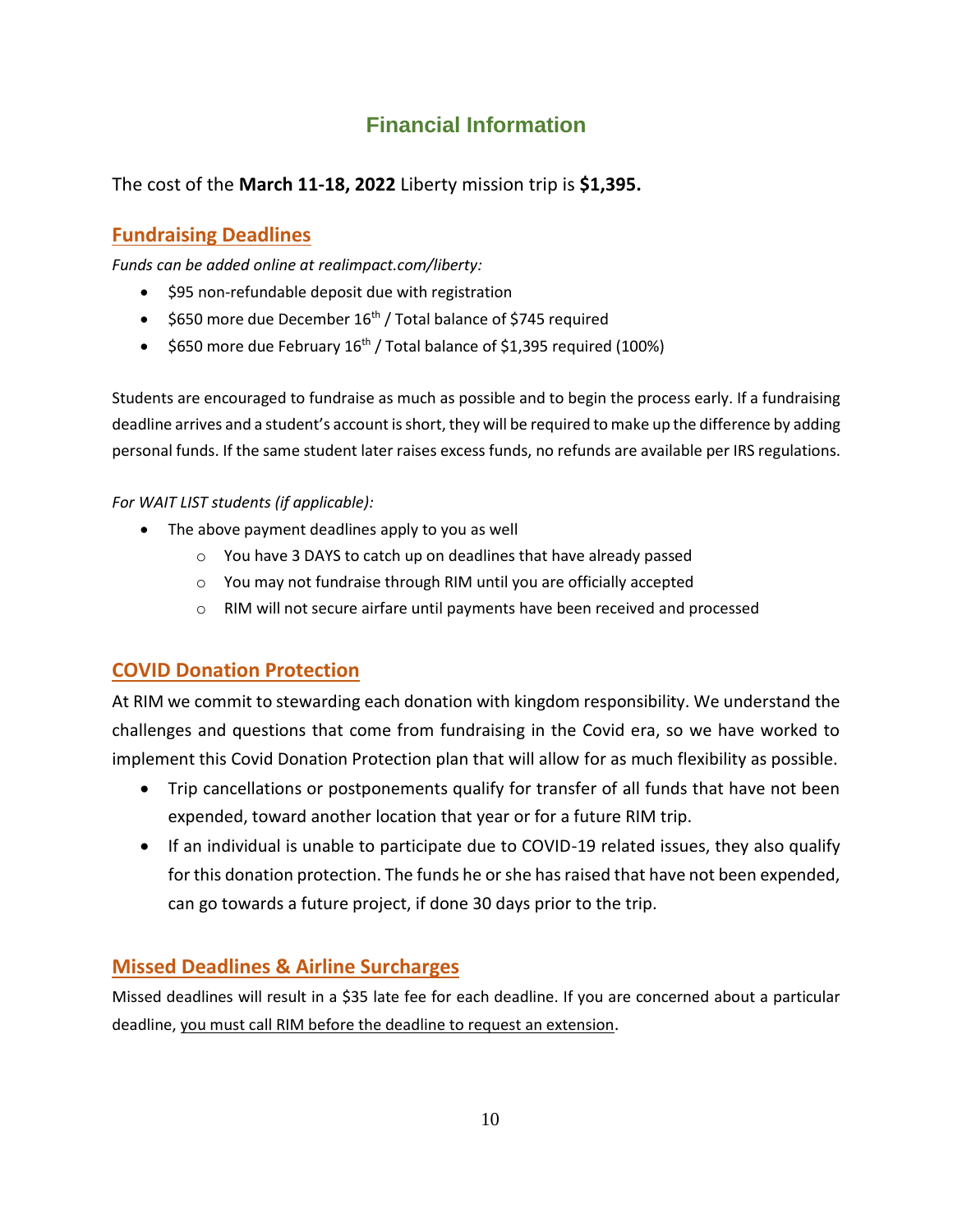#### **Refund Policy**

All donations received by Real Impact Missions go toward project expenses and are non-refundable. To receive a tax deduction, donations cannot be designated to a specific individual. Each individual is a fundraiser for the RIM project and the funds raised go toward project costs and participation. Funds are non-transferable.

#### **Trip Withdrawal**

If an individual is unable to participate in the Real Impact experience, the funds he or she has raised, less deposit, incurred expenses and administrative fees, can go towards a future project within the next year. Participants should notify RIM of their interest in applying for a future project. Please note the closer the withdrawal is to the trip; the more funds have been expended. 30 days before the trip, 100% of funds have been used toward the project and therefore cannot be applied toward future projects or trips

#### **Extra Funds**

If you make a donation and/or raise funds in excess of the amount needed for this trip, RIM cannot return that money to you or to your donors. However, you can request to use that money on a future RIM/Liberty trip or standard RIM trip that you sign up for within one year of your current trip. (1 - 4 weeks long, see **realimpact.com** for outreach opportunities!)

#### **Tax-Deductible Donations**

Real Impact Missions (RIM) is a registered 501(c)3 organization and all donations to RIM are taxdeductible. All financial activity is filed annually on a Form 990 Corporate Federal Return. **Checks should be made payable to** *Real Impact Missions***. In order to receive proper tax credit, the name of the RIM missionary may NOT appear anywhere on the check.** When sending in checks to RIM**,** please use the donation coupon (p. 24) or a note with the participant's full name and trip. RIM sends out donor receipts in January according to IRS requirements.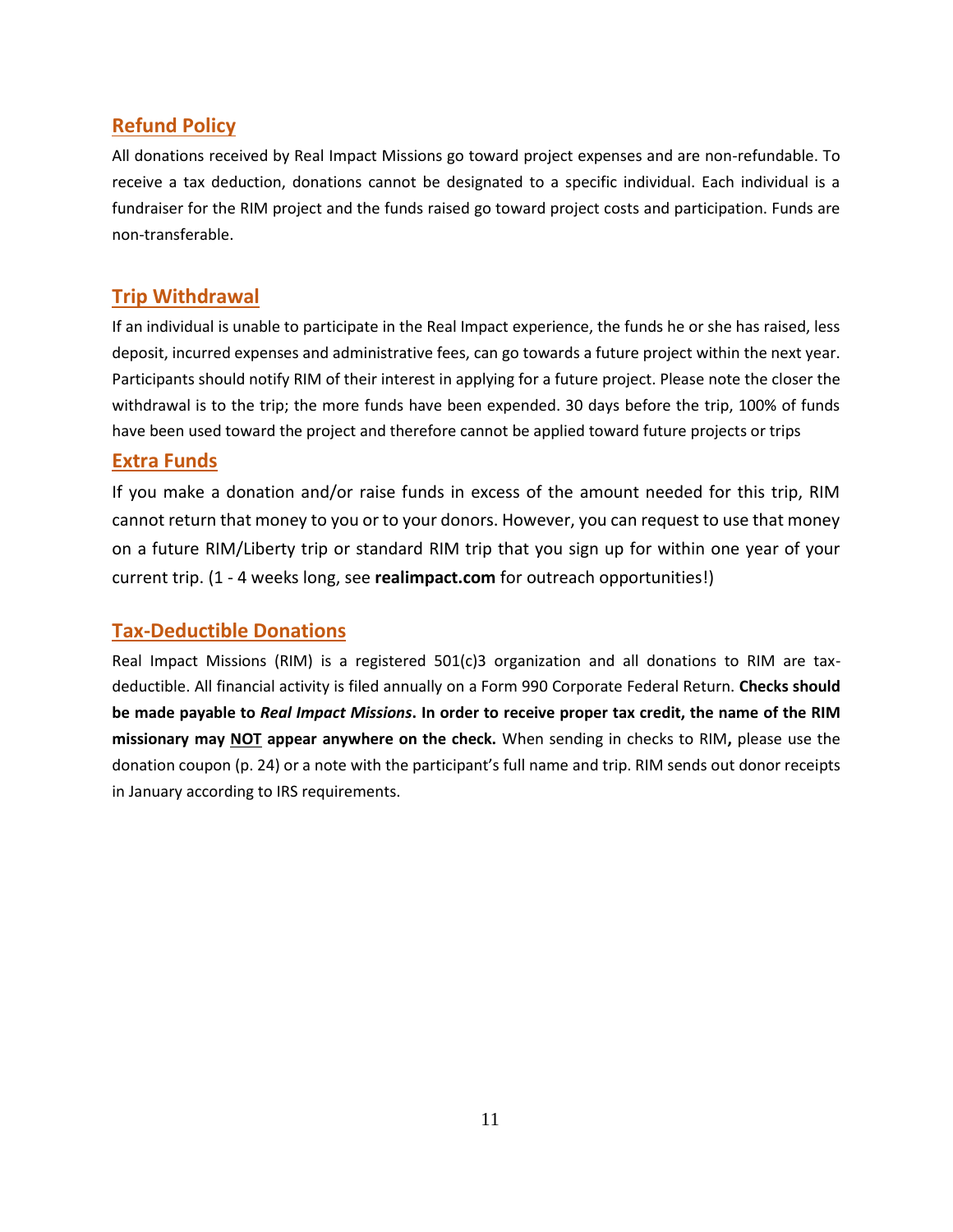### **Receiving Donations & Adding Money to Your Account**

Your donors may give towards your portion of the project using any of the following methods:

- **Mail a check** to Real Impact Missions, PO Box 1532, Gainesville, GA 30503 *\*Include a card with the participant's name and trip, but do NOT write their name on the check itself \*Make checks payable to Real Impact Missions*
- **Give online at realimpact.com/donate/**  Enter the participant's name and trip
- **Click GREEN DONATE BUTTON on an individual's public profile link** See page 19
- **Visit realimpact.com/liberty** and click "donate" near the bottom of the page

If you prefer to collect the checks yourself and then send them to RIM in a group:

- Mail the checks in at least once a month so donors don't wait long for them to deposit
- Include a RIM donation coupon (final page of your packet) or a note w/your name & trip
- Donations must arrive **before** fundraising deadlines to be counted toward that deadline

#### **Processing Time**

Below are the normal processing times for various types of donations. Near to a fundraising deadline or year-end giving, please allow additional time for donations to post to your account.

- **Checks** Mailing time + 2 business days
- **Online Giving via realimpact.com** 2 business days
- **Online Giving via Public Profile**  Added immediately in real time, no processing needed

*Note: Business days for Real Impact Missions are Monday to Thursday, 9am-5pm EST*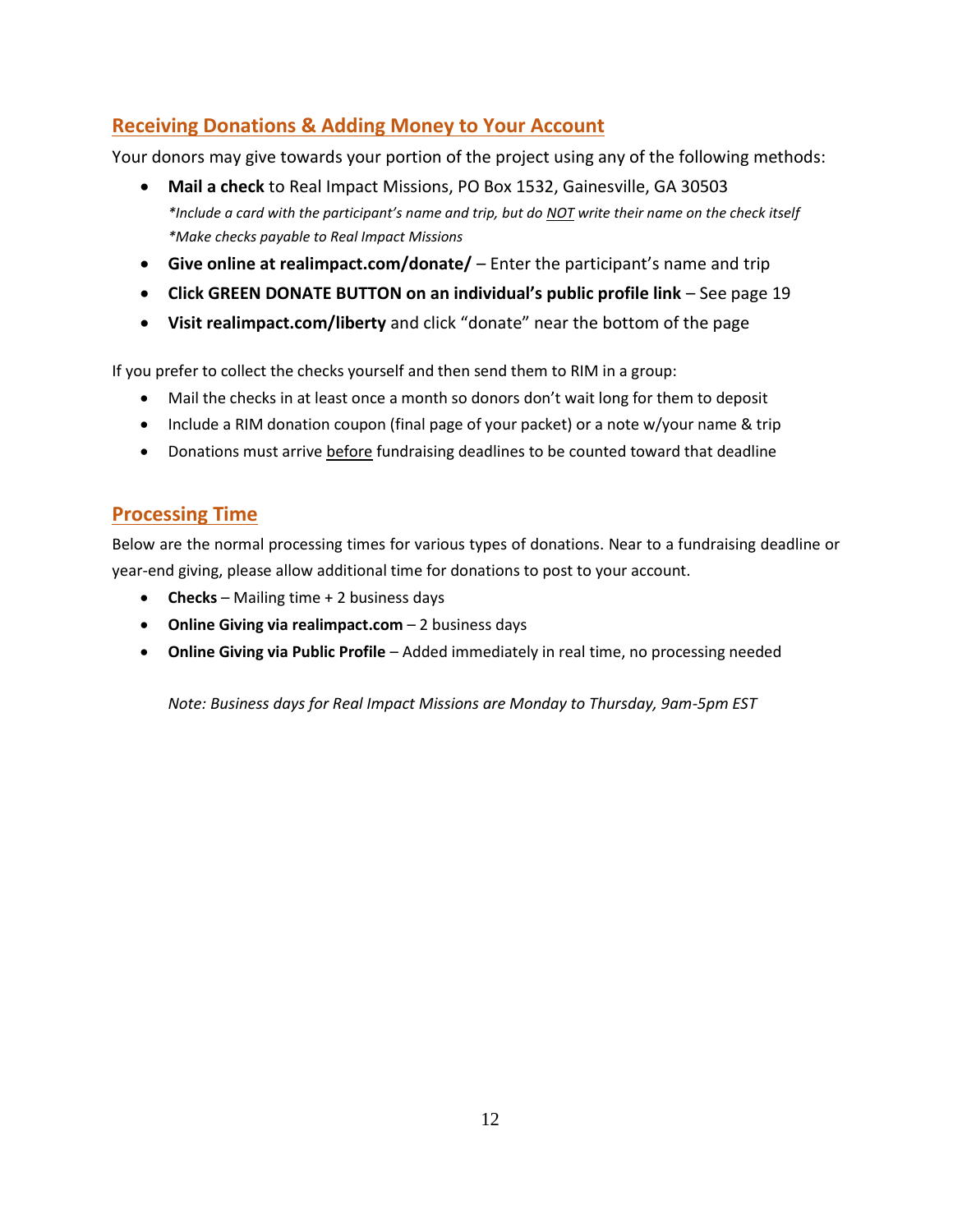# Pre-Trip Preparation

The following is a list of things you can do to better prepare you for your mission trip:

- **Pray** This is by far the most important part. Begin to pray for the city, the people, for divine appointments, for your team, and for the finances to come in for your trip.
- **Research** Research your city as much as possible; the people, history, major religion(s), culture, economic challenges, etc. Google searches can give you a good feel for the city.
- **Read** Read Christian books that encourage you in your walk with God.
- **Read Your Bible** Especially read books like Romans and John, that can help you while witnessing. Memorize relevant scriptures that you can use in personal evangelism.
- **Prepare Your Testimony** Practice sharing your testimony, approximately 1 to 2 minutes long. It can either be about your salvation experience, a miracle God has done in your life, a healing, or God's provision that you've experienced. Make sure it's personal. Your Project Directors and Team Leaders will continue to help and coach you.
- **Learn the Four Spiritual Laws –** The following principles are a great tool as you share the gospel message. These are not meant to be memorized and recited. Rather, they are great principles and Scriptures for you to study before your trip so that you have information to draw from as you build relationships and have spiritual conversations!
	- 1. **God loves you and created you to have a personal relationship with Him.** *John 3:16, John 17:3*
	- 2. **Man is sinful and guilty before God, who is perfect and just. Sin has separated man from God and the relationship between them is broken. We must repent.** *Romans 3:23, 2 Thess. 1:8-9*
	- 3. **Jesus Christ is God's solution for man's sin.Through Him alone you can have a personal relationship (He died in our place, rose from the dead and is the only way to God).** *I Peter 3:18, Romans 5:8, John 14:6*
	- 4. **We must each respond and ask Jesus Christ into our lives as Savior and Lord.** *John 1:12, Romans 12*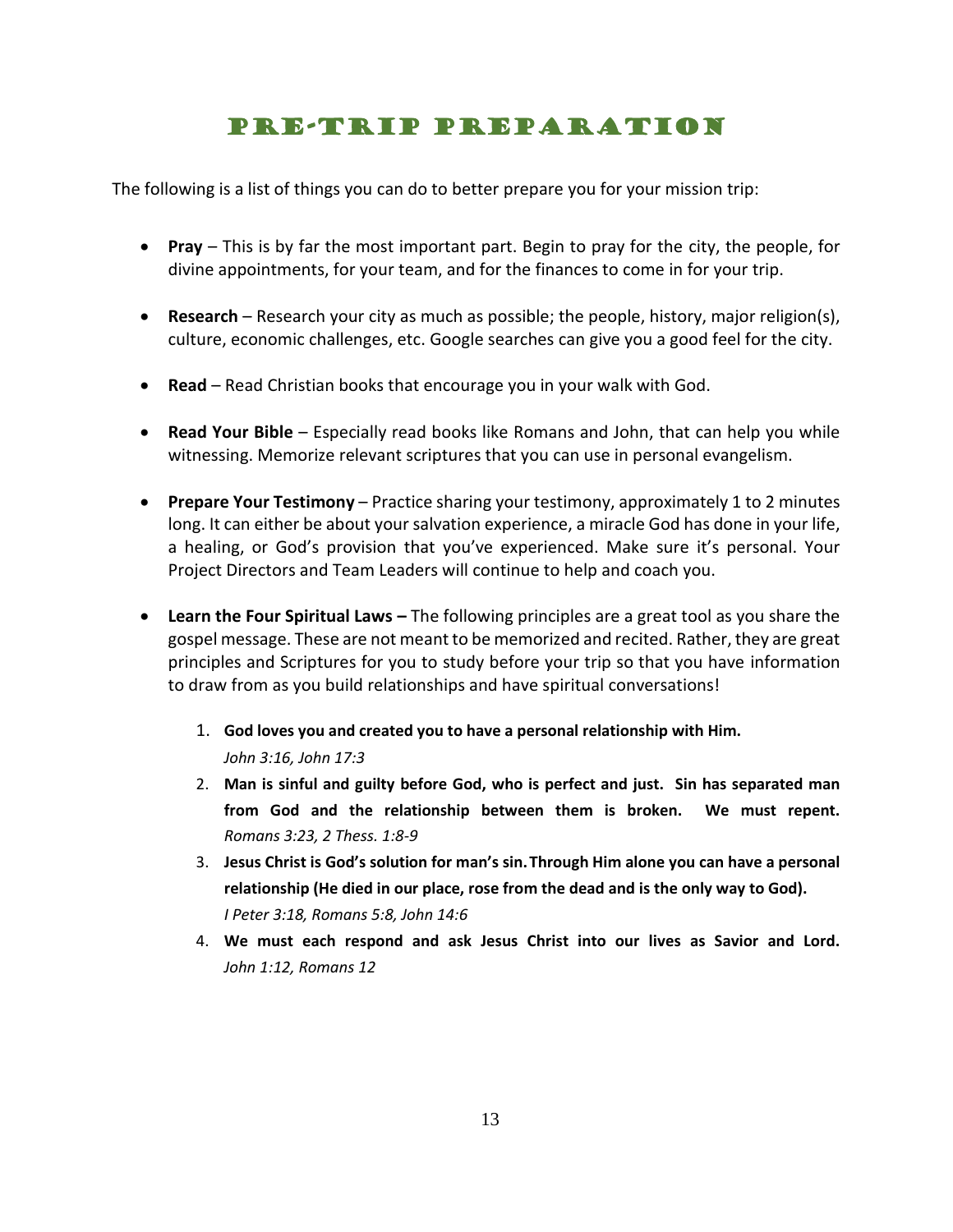#### Student Accounts

Upon acceptance, every student will receive access to their own personal Managed Missions account. These accounts are a helpful tool for students and parents to track fundraising, paperwork, goals and tasks. Please take advantage of this tool. It makes life easier!

#### **Getting Started**

Each participant will receive an invitation to Managed Missions by email once his or her application has been processed by RIM. This email will come from **GoInfo@realimpact.com**. Please add this email address to your "safe list" so that you don't lose it in junk mail or spam.

- *Step One:* Receive email invite from RIM
- *Step Two:* Click bottom link in the email and choose a password for your account
- *Need Help?* Call RIM at 1.800.774.6746 from 9am-5pm EST, Monday-Thursday

NOTE: This email goes to the email address a student chose on their registration form and cannot go to multiple addresses. If you want to change the email address, just contact RIM.

#### **To Login**

Visit **http://realimpact.managedmissions.com** and enter the student email address plus the password you selected during "Getting Started" above. Then select **[Liberty New Orleans 2022]**

#### **To Check Your Balance**

Login to your account and then follow these steps:

- Click the **Fundraising** tab
- View your payments and donations
- Click **+details** for additional donor info

#### **To Check Deadlines**

Login to your account and then follow these steps:

- Click the **Tasks & Goals** tab
- View upcoming deadlines and check if you've met fundraising goals/submitted forms

#### **To Create a Public Profile**

*\*\*EXTREMELY IMPORTANT:* **THIS IS AN AWESOME TOOL!! DON'T MISS OUT!!\*\* Keep reading on the next page to find out how this works…**

| <b>Mission Trips</b>  | <b>Trip Details</b><br>Montings<br><b>Team Members</b> | <b>Taxks &amp; Costs</b> | <b>Fundralsing</b> |            |                                                                                                                                                                                                                                                                                                               |
|-----------------------|--------------------------------------------------------|--------------------------|--------------------|------------|---------------------------------------------------------------------------------------------------------------------------------------------------------------------------------------------------------------------------------------------------------------------------------------------------------------|
|                       | Hanna Miecznikowski (\$700 of \$0)                     |                          |                    |            | <b>Related Options</b>                                                                                                                                                                                                                                                                                        |
| <b>Cate Processed</b> | <b>Donor</b>                                           | <b>Reference Number</b>  | Attempt            |            | all View Contibution Summary<br>View involving number by learn modes.<br>di Vien All Contributions<br>Detailed for all at relationisms suspiced<br><b>ITS Email Team Member</b><br>Danal art around by this basic meetings.<br><b>ST</b> Export Contribution Ciata<br>Expert excellential state to a con-fits |
| 11/11/2014            | Eate                                                   | 5555pypi-aumb            | \$9.00             | $-0$ ctain |                                                                                                                                                                                                                                                                                                               |
| 11/24/2014            | Karen Macznikowski                                     | 2815                     | \$100.00           | -details   |                                                                                                                                                                                                                                                                                                               |
|                       |                                                        |                          |                    |            |                                                                                                                                                                                                                                                                                                               |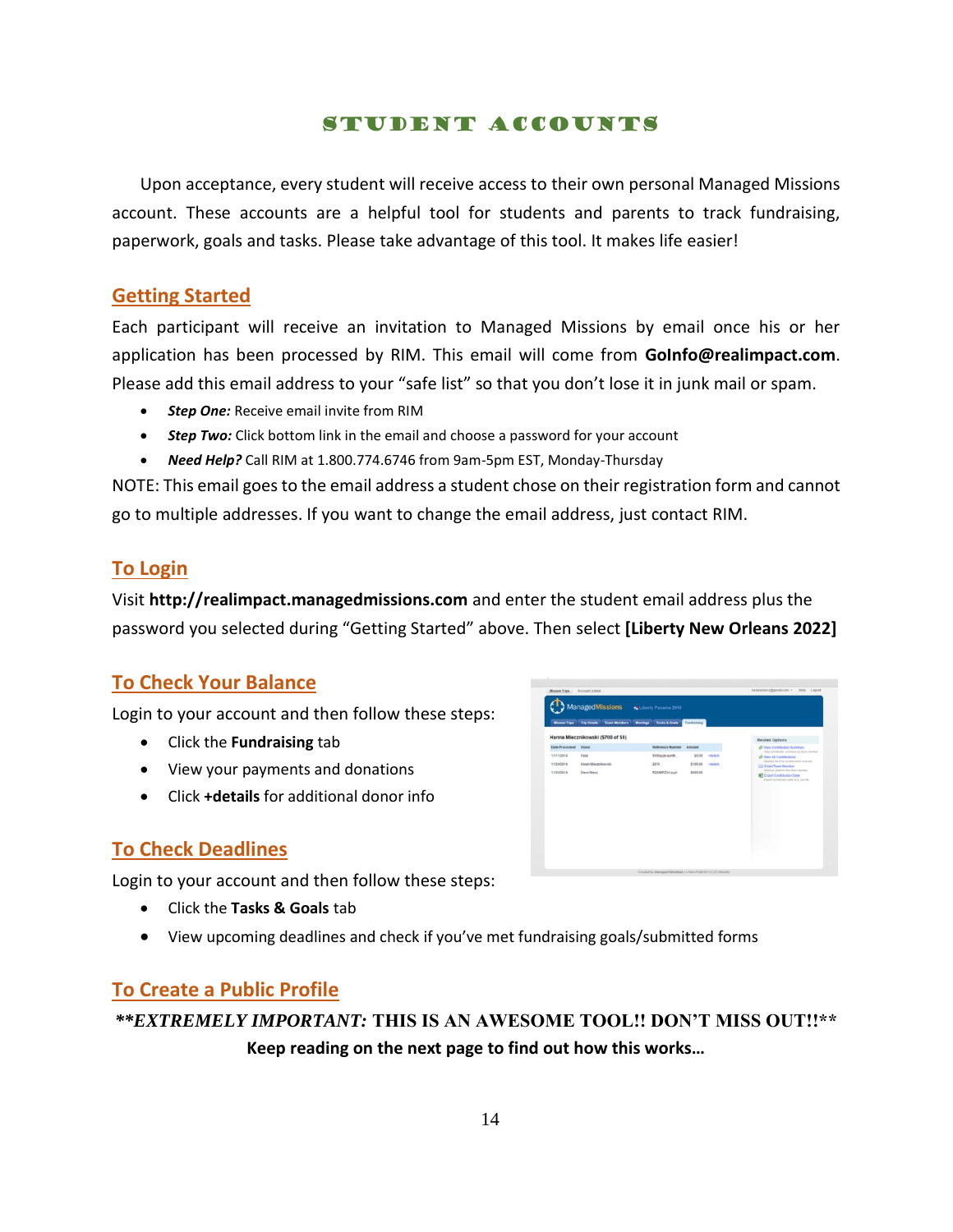#### **How to Create a RIM Funding Page (Public Profile)**



It's called SOCIAL GIVING… Real Impact Mission's public profiles are one of the most effective tools we provide to help you raise money for your trip, and you receive **100% of the funds donated through this page** (unlike other

fundraising sites that charge a fee). The power of peer-to-peer fundraising when combined with modern technology is incredible! For example, we saw one student raise \$1,314 in 9 days and another raise \$2,400 in two weeks!

#### **How to Create a Public Profile**

- Login to **http://realimpact.managedmissions.com**
- Click **[Liberty New Orleans 2022]**
- Click **Edit my public profile** (top right)
- Write a note to supporters
- Add a picture (clear, just you, not goofy)
- Click **Submit for Approval**
- Notice your personal **Public Profile URL** link
- Run several campaigns (ex. once a month)



#### **How to Run a Campaign**

- Choose a specific financial goal (ex. \$650, your first fundraising deadline)
- Choose a specific set of dates (ex. 3 days the weekend after you're accepted)
- Post updates several times a day each day about your trip that includes your link
- The first few updates should tell people that you're going on a trip and need their help
- Subsequent posts should give updates about how much \$ is raised between posts
- At the end of the time, post thank you messages and final results
- Encourage your close friends and family to SHARE your posts throughout the days
- Repeat this once a month between now and your trip
- Consider using Facebook, Twitter, Instagram, Snapchat, Pinterest, etc.

*\*Note: It's important to post multiple times per day because of social media algorithms.*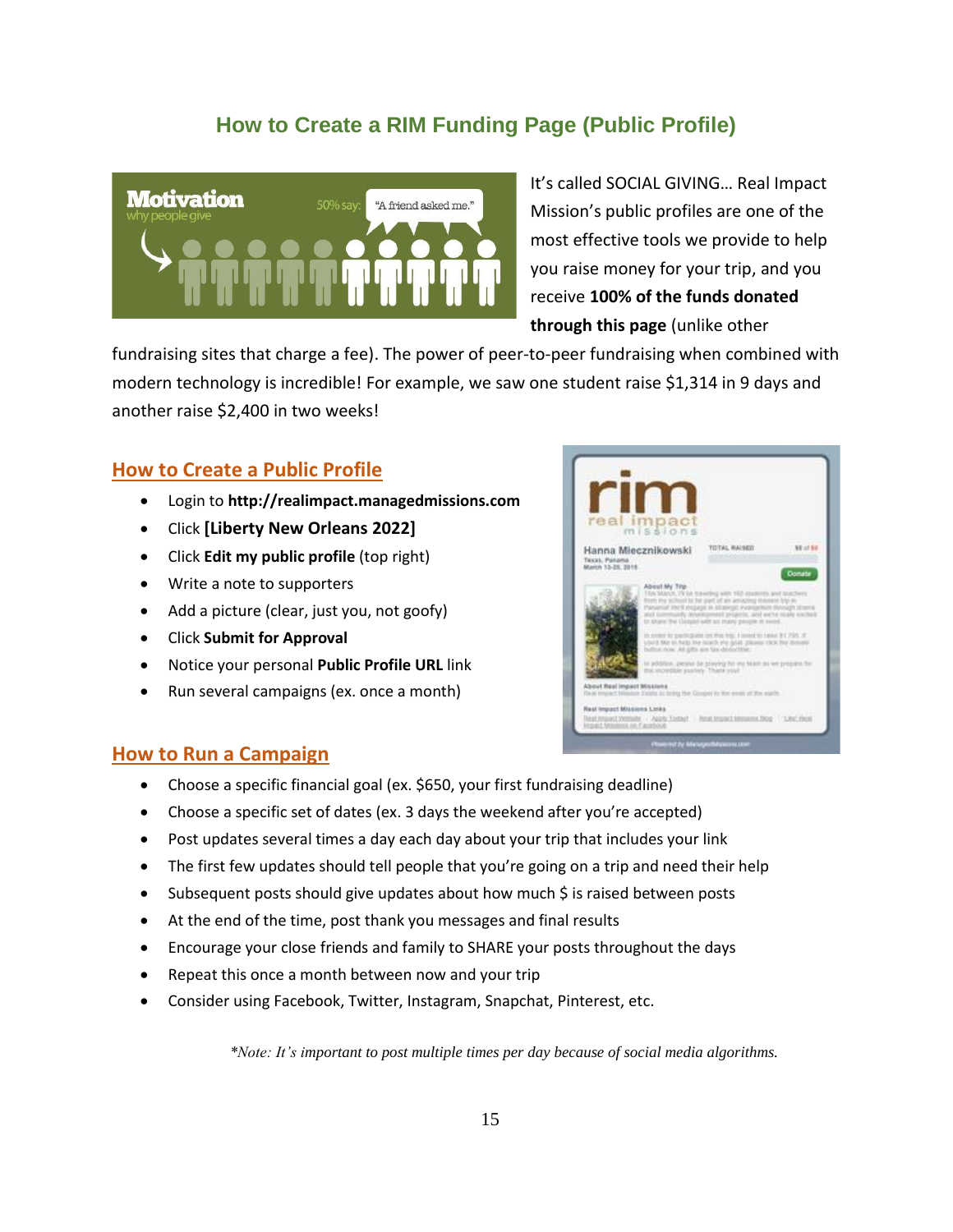#### Fundraising Guide



#### **Getting the Finances…**

Often, this feels like the biggest obstacle to people as they prepare for their mission trip, but it is also the greatest opportunity to experience God's provision and miraculous intervention! Here are some practical tools and biblical encouragement as you work to raise your funds:

- **God will supply all of your needs.** Read Philippians 4:19. It's a promise! Cling to this… If God has truly called you to go on this trip, He will provide all of your needs.
- **Missions is God's heart.** He is the One who told us to "Go into all the world." God would not instruct us to do this if He didn't intend to help us complete the task.
- **Pray.** At RIM, prayer is the foundation that we build our mission experiences on. Pray for God to multiply your efforts, increase your finances and bring you prayer partners.
- **Make a list of prospective partners.** Fundraising is less about money and more about relationships. God has given us relationships for a variety of purposes. He uses relationships to reach the world! Good stewardship or your relationships means including people in what you are doing in the outreach. Think of all the people you know that can join with your trip either financially or in prayer. Write down names of friends, relatives, church members, local businesses, business owners, etc. that you can send a support letter to. In addition, begin to think of ways to use social media to tell even more people.
- **Prayer Partners.** Choose 5 people and ask them to commit to pray for your trip. Provide them with the schedule, country information, your personal needs (like finances) and have them pray especially for ministry effectiveness.
- **Write a letter for support.** This is a great way to let people know what you are doing and what God is doing in your life. Send letters to at least 30 people.
- **Follow your letter with a phone call.** We know this sounds scary, but it is actually really fun! 2 weeks after you send your letters, make a personal phone call to each person. Ask if they received this letter. Take this opportunity to explain more about your desire to go. Ask them for prayer/financial commitment.
- **Create a Public Profile and plan social media campaigns.** See page 13. Social media allows us to connect with people who want to join what God is doing around the world!!
- **Be creative.** Think of some different ways to get money... Check out page 15 for ideas!
- **Trust God.** Once you have done all that you know to do, look to God to do the rest. He'll do "exceedingly, abundantly above all that we can ask or imagine." (Ephesians 3:20)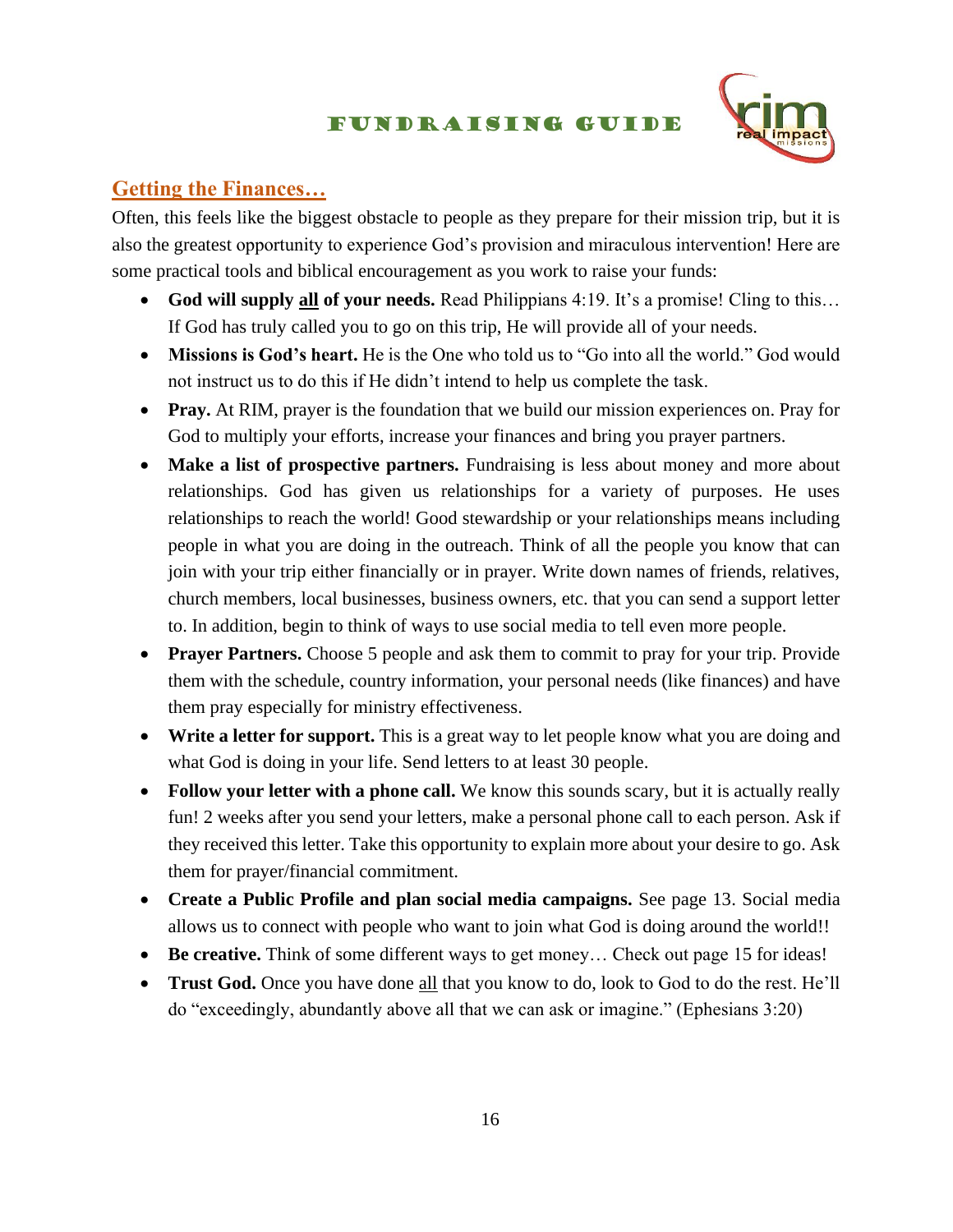#### **Creative Fundraising Ideas**

If you find yourself at a loss for ideas, try these:

- **Sponsor a Day** Divide your trip cost by the number of days you'll be gone. (ex. \$2,095) trip divided by 15 days = \$140 per day) Ask people to choose a date (ex. August  $2<sup>nd</sup>$ ) and sponsor the entire day. Keep track of who sponsors which day. After the trip, show them your pictures and journal entries of what happened that day.
- **Per Mile Traveled** Have people pledge to sponsor you for a certain number of miles (that you will travel from your home city to your ministry). Example, if your trip is \$2,095 and your journey is 4802 miles, people can sponsor you for \$0.44/mile.
- **Youth Sunday/Special Offering** Ask your pastor if your team can share during one of the services and then take up a special missions offering.
- **Sell Stuff** Bake sale, garage sale, jewelry sale, t-shirt sale, candy sale, flower sale...
- **Serve People** Car wash, babysit, yardwork, walking pets, cleaning houses, painting...
- **\_\_\_\_-a-thon** Host a walk-a-thon, bowl-a-thon, rock-a-thon. Get sponsors for a 5K, etc.
- **Media Fast/Sugar Fast/Caffeine Fast** Choose one of these to give up between now and your next deadline. Have people sponsor the number of days you go without TV or chocolate or soda or coffee. Show them you're committed to this trip!
- **Local TV/Radio/Newspaper –** See if they'll support you, interview you or write an article about what you're doing and how others can get involved.
- **Tournament** Host a golf tournament and invite local business men to participate for a \$100 donation as their entrance fee. Consider other spots and hosting a 5K as well!
- **Concessions** Sell candy and soda pop at special events.
- **Stadiums & Theme Parks** Find out about opportunities for your whole group to clean up after a game and/or run a concession stand for a whole day in exchange for a donation.
- **Design –** Create custom hats, t-shirts or wrist bands and sell them.
- **Sponsors –** Ask a local business to match other donations you receive dollar-for-dollar.
- **Auction** Live or silent. This could be a good one to do as a group!
- **Music** Ask a local band or drama team to do a benefit performance.
- **Coffee –** Host a coffeehouse or sell lattes after church. Why not dessert too?
- **Collect Change** Label mason jars for your trip and have people collect spare change.
- **Recycle** If you live in a state that encourages it, there may be money to earn from this.
- **Arts & Crafts** Have people donate handmade items and sell the donated items.
- **Get a Job!**

The opportunities are endless… Be creative. You can do this! Trust God and work hard!!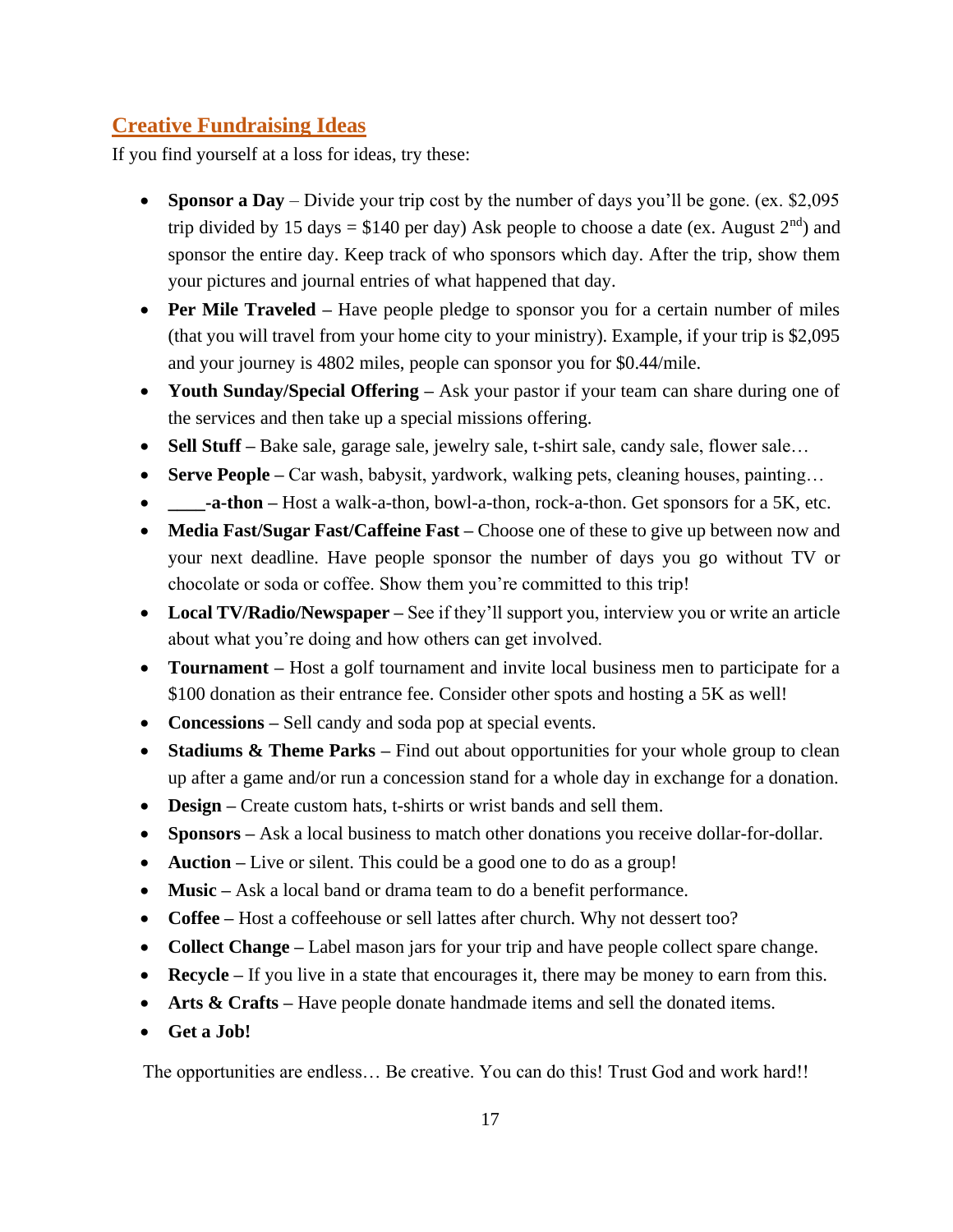# **How to Write a Support Letter**

The most important thing to remember in writing your support letter is that you are not just asking a bunch of people for money. Rather, you are giving people an opportunity to go on your trip with you… to share in the experience of proclaiming God's love to people who may never have heard the Gospel before. You are giving people who can't go on a mission trip themselves a chance to be an active participant in the Great Commission!

#### **Basic guidelines for writing your letter:**

- **Share your heart.** Explain what God has done in your life to bring you to the point of going on a mission trip. In a few sentences, describe why you picked this particular trip.
- **Tell about the place.** Write several facts about the location you will serve, the ministry you will do, and how long you will be gone.
- **Relate the need.** Explain the cost of the trip and your financial need. Communicate what you will be doing on your own to help with the cost (odd jobs, babysitting, carwash, etc.).
- **Invite people to participate.** Ask potential supporters to join your team by giving or praying or both. Be sure to let them know that all donations should be made out to Real Impact Missions and are tax deductible, but they should not put your name on the check.
- **Explain how to give money.** Provide them with details about giving online through your personal Public Profile URL or realimpact.com/donate or by sending a check to RIM.
- **Close with thanks.** Let them know how much you appreciate them and thank them for their involvement. Encourage them to pray about how God would have them give.
- **Include a self-addressed envelope (stamped if possible)** and a commitment card for your supporters to send back. Make it easy for people. Do most of the work for them!

See! This isn't as hard as you thought it would be… If you need any additional help, feel free to call Real Impact Missions at 1-800-774-6746 or to email us at [goinfo@realimpact.com.](mailto:goinfo@realimpact.com)

We're here to help!!

#### **VERY IMPORTANT:**

**Be sure to tell your supporters that your name cannot appear anywhere on the check they send or else their gift will not be tax-deductible. They should fill out the commitment card you provide or just put a note with their check explaining who it's for and what trip.**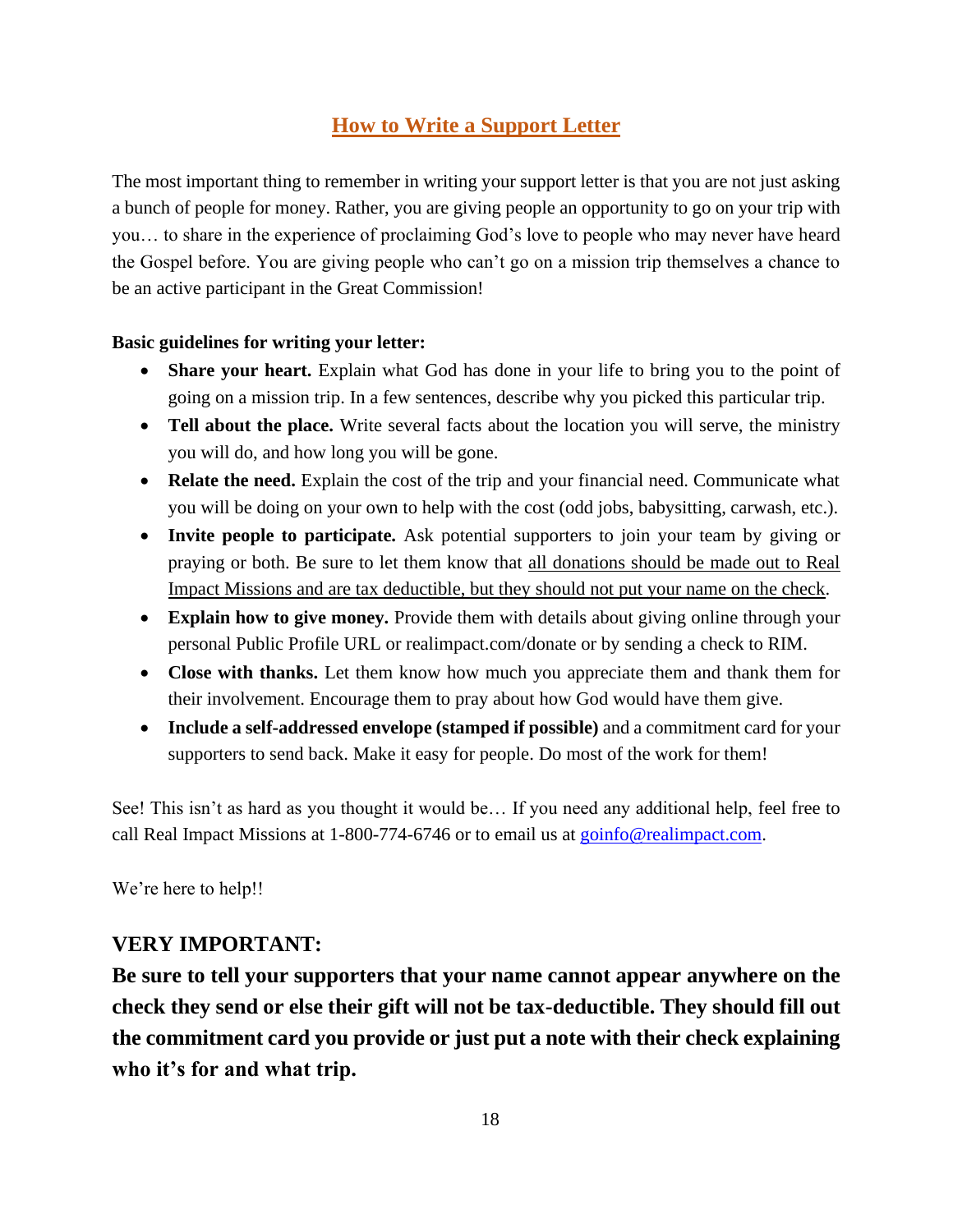#### **Sample Support Letter**

*Dear Uncle Bob & Aunt Janet,* 

*In the past few weeks, our youth group has been studying missions, and God has showed me His heart to reach the lost. My youth group is going on a mission trip to Chicago this summer with Real Impact Missions (RIM) this summer, and I have decided to join the team.*

*We will be serving in a multi-ethnic neighborhood where much of the population is low-income, underemployed and living in over-crowded housing. Our team will partner with a local church to increase their outreach efforts with at-risk children, abandoned seniors, and the homeless population. Each of these groups needs to see the love of Christ tangibly modeled.* 

*My youth group will be responding to this need through both service projects and relational ministry. Our trip is March 11-18 and costs \$1395 per person. I am babysitting and doing odd jobs to earn part of this money, but I need help reaching my goal. Please consider sponsoring me with your tax-deductible financial gift and, most importantly, prayer. My next fundraising deadline is December 16 th , \$650 is due; so, if you can help me, please consider dropping a check in the mail today or giving online at {insert personal profile URL here or realimpact.com/donate/}.* 

*Your gift would be an investment into someone's eternal life. Please pray and do whatever God leads you to do. To receive a tax deduction, it is very important that you do not put my name on the check. Instead, include a note or commitment card with my name and ministry location. Make your check payable to Real Impact Missions and mail it to: {insert your address or RIM's: PO Box 1532, Gainesville, GA 30503}.*

*More than anything, I ask for your prayers concerning this trip. You can see updates while we are gone on www.realimpact.com (click "BLOGS" and find my trip) and on their Facebook page facebook.com/realimpactmissions. I sincerely appreciate your concern for the cause of Christ. May God bless you as you pursue Him and the establishment of His Kingdom. Together we can make a difference around the world!*

*Pursing Christ,*

*{Your Name}*